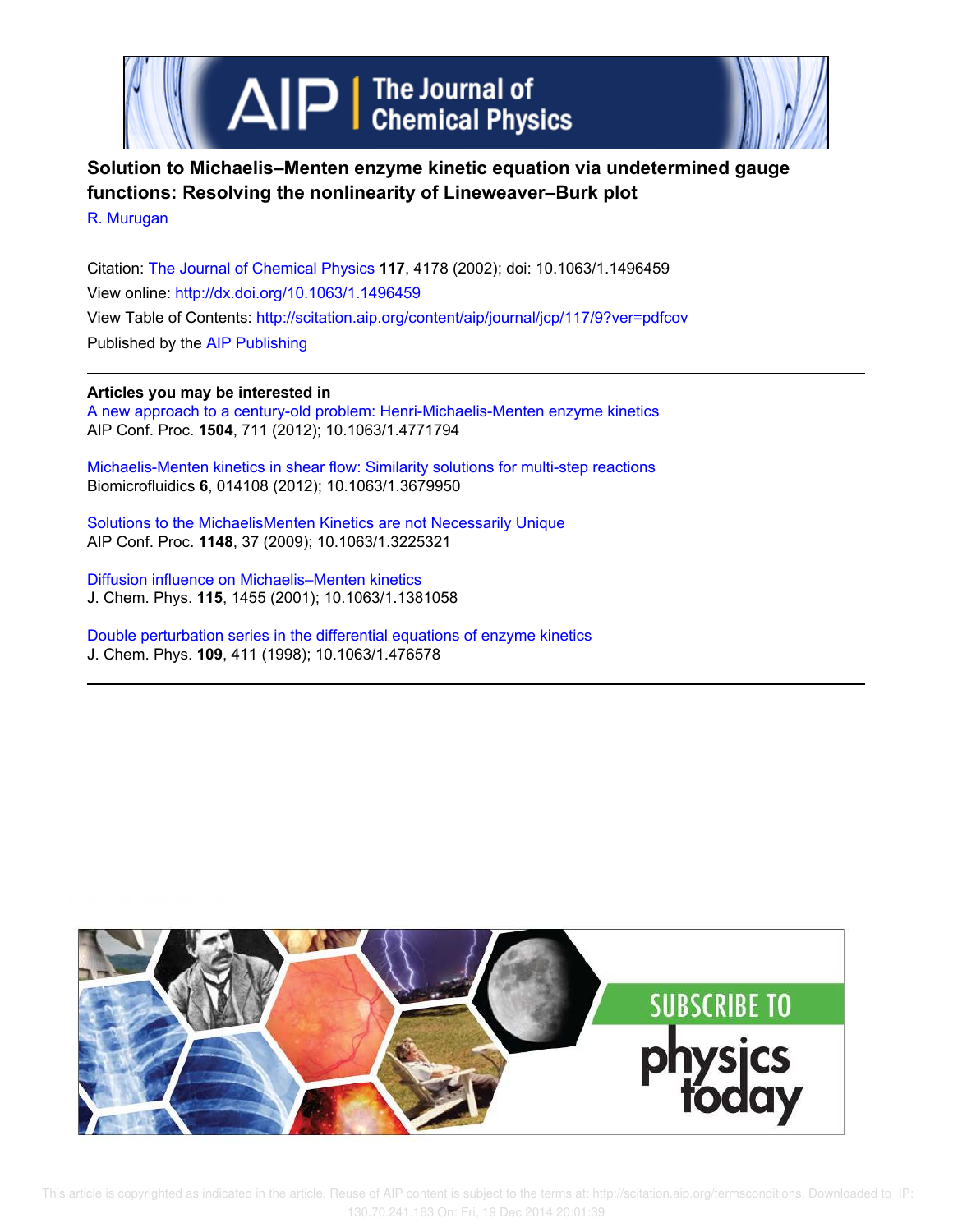## **Solution to Michaelis–Menten enzyme kinetic equation via undetermined gauge functions: Resolving the nonlinearity of Lineweaver–Burk plot**

R. Murugan<sup>a)</sup>

*Department of Chemical Sciences, Tata Institute of Fundamental Research, Colaba, Mumbai, 400005, India*

(Received 10 January 2002; accepted 4 June 2002)

A composite approximate solution of Michaelis–Menten enzyme kinetic equation, which could describe both transient and slow dynamics, was obtained by ordinary perturbation methods in terms of undetermined gauge functions up to a first-order level. It was found that the zeroth-order perturbation function itself solved the paradox due to steady-state approximation and predicted well the maximum enzyme-substrate complex ( $[ES]_{max}$ ) and time  $t_m$  to attain it. Extensive kinetic simulations using a chemical kinetic simulator proved the validity of these results. A comparison between simulated and predicted results showed that error in the prediction of  $t_m$  was negligible when perturbation parameter falls in the range of  $(0 \le \epsilon \le 1)$ . Apart from these, also the effect of transient dynamics on the linearity of Lineweaver–Burk plot (especially near the origin) has been explained. © 2002 American Institute of Physics. [DOI: 10.1063/1.1496459]

### **INTRODUCTION**

Kinetics of enzyme reactions is very important in biology, as well as in chemistry. The simplest enzyme kinetic model which is most well known Michaelis–Menten<sup>1</sup> model, can be described by

$$
E + S \underset{k_2}{\leftrightarrow} \text{ES} \underset{k_2}{\rightarrow} E + P,
$$

where *E*, *S*, ES, and *P* represent enzyme, substrate, enzyme– substrate complex, and products, respectively. Here  $k_1$ (mol<sup>-1</sup> s<sup>-1</sup>),  $k_2$  (s<sup>-1</sup>) and  $k_3$  (s<sup>-1</sup>) are the respective rate constants. The system of coupled differential equations for this model can be given as

$$
\frac{d[ES]}{dt} = k_1([E_0] - [ES])([S_0] - [ES] - [P])
$$

$$
- (k_2 + k_3)[ES]
$$

$$
\frac{d[E]}{dt} = -\frac{d[ES]}{dt} = \left(\frac{d[S]}{dt} + \frac{d[P]}{dt}\right)
$$
(1)
$$
\frac{d[P]}{dt} = k_3[ES].
$$

Since finding an explicit analytical solution for system  $(1)$  is impossible, usually this will be approximated by either steady-state  $(SSA)$  or equilibrium methods.<sup>2–4</sup> The SSA is based on the assumption that,

$$
\lim_{t \to \infty} \frac{d[ES]}{dt} \approx 0,\tag{2}
$$

and it is valid only when the following inequalities are true.

$$
[E_0] \ll [S_0], \quad k_2 \gg k_3, \quad [S_0] \approx [S], \quad [ES] \ll [E_0]. \tag{3}
$$

The necessity of aforementioned condition can be proved as follows: Under condition  $(3)$ , system  $(1)$  can be approximated to

$$
\frac{d[ES]}{dt} = k_1([E_0] - [ES])[S] - (k_2 + k_3)[ES].
$$
 (4)

The solution to Eq. (4) for the initial condition  $[ES]_{t=0} = 0$ can be given as

$$
[ES] = \frac{[E_0][S]}{[S] + \left(\frac{k_2 + k_3}{k_1}\right)} (1 - e^{-(k_1[S] + k_2 + k_3)t}),\tag{5}
$$

and its derivative becomes

$$
\frac{d[ES]}{dt} = k_1 [E_0] [S] e^{-(k_1 [S] + k_2 + k_3)t}.
$$
 (6)

Now it is easy to verify that Eq.  $(6)$  satisfies SSA conditions given by Eq.  $(2)$  as

$$
\lim_{\substack{[S] \to \infty \\ t \to \infty}} \left( \frac{d[ES]}{dt} \right) = 0.
$$
\n(7)

Therefore, the corresponding SSA limits are

$$
\lim_{t \to \infty} [ES] = \frac{[E_0][S]}{[S] + \left(\frac{k_2 + k_3}{k_1}\right)},
$$

$$
\lim_{t \to \infty} v = \frac{d[P]}{dt} = k_3[ES] = \frac{V_{\text{max}}[S]}{[S] + K_m},\tag{8}
$$

where

#### 0021-9606/2002/117(9)/4178/6/\$19.00 4178 © 2002 American Institute of Physics

 This article is copyrighted as indicated in the article. Reuse of AIP content is subject to the terms at: http://scitation.aip.org/termsconditions. Downloaded to IP: 130.70.241.163 On: Fri, 19 Dec 2014 20:01:39

a)Author to whom correspondence should be addressed; electronic mail: muruga@tifr.res.in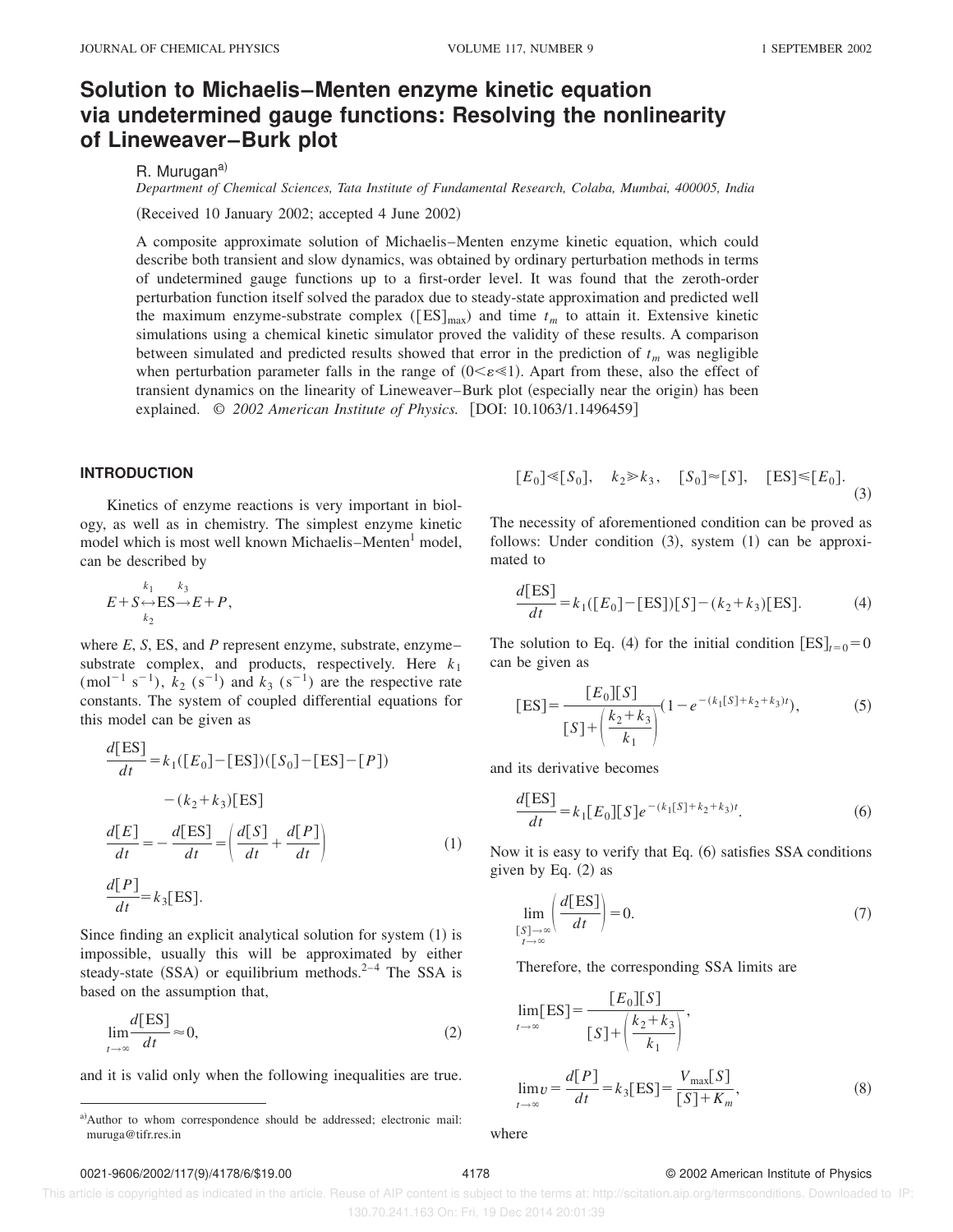$$
V_{\text{max}} = k_3 [E_0], \quad K_m = \frac{k_2 + k_3}{k_1}.
$$

Here  $v$  is the reaction velocity and  $V_{\text{max}}$  is its maximum. Condition (3) may hold *in vitro* (under laboratory conditions) but definitely not *in vivo*<sup>5–8</sup> (inside the living cells) where the concentration of enzyme is always comparable with substrate concentration. Another paradox due to SSA is as follows: For system  $(1)$ , the following inequality also should hold

$$
[P]_{\infty} = \lim_{t \to \infty} \left( k_3 \int_0^t [ES] dt \right) \leq [S_0], \tag{9}
$$

which warns us against SSA given by Eq.  $(5)$  in that situation,  $[P]_{\infty}$  will become infinite which is impossible. Since [S] is evolving with time, the self-consistency [given by third inequality in Eq.  $(3)$ ] of SSA will fail after certain period. Also, a problem due to bifurcation significantly modifies the SSA,  $\text{limit}^8$  with respect to a slight change in the initial values.<sup>9</sup> Thus, in order to circumvent these disadvantages of SSA many attempts were made to solve system  $(1)$  by ordinary and singular perturbation methods in terms of inner (for the fast component) and outer (for the slow component) solutions.<sup>10–12</sup> In some attempts, the outer solutions of the singular perturbation series were expanded in terms of complicated Lambert's functions.<sup>13,14</sup> Recently, the transient and slow kinetics were treated using a double perturbation series, which yielded a partial decoupling at finite series expansion and complete decoupling at infinite series expansion.<sup>3</sup> Since most of the treatments simplified the problem by decoupling, they could not describe the dynamics for full time scale (0  $\leq t \leq \infty$ ) using a single perturbation series. In order to combine the inner and outer solutions (to get the composite approximation), one has to use methods like the asymptotic matching principle of Van Dyke.<sup>15</sup> Since such solutions obtained from earlier approaches were complicated and cumbersome to apply, there was a need to develop a simple solution which could describe the fast (presteady state), slow (steady state), as well as the boundary layer dynamics better than SSA. Thus, the aim of this article is to develop a composite approximation to system  $(1)$  (which is practically applicable) by ordinary perturbation methods in terms of undetermined gauge functions, check its validity by stochastic simulations, and show the effect of transient dynamics on the linearity of the Lineweaver–Burk (LB) plot.

#### **REDUCTION OF SYSTEM (1) TO PERTURBATION PROBLEM BY NEW SCALING SCHEME**

System  $(1)$  can be written symbolically as,

 $x = \frac{1}{1}$  $rac{1}{k_3} \left( \frac{dp}{dt} \right)$ 

$$
\frac{dx}{dt} = k_1(e_0 - x)(s_0 - x - p) - (k_2 + k_3)x,\tag{10}
$$

$$
\frac{dp}{dt} = k_3 x,\tag{11}
$$

where  $[ES] = x$ ,  $[S_0] = s_0$ ,  $[E_0] = e_0$  and  $[P] = p$ . From Eq.  $(11),$ 

Using relation  $(12)$ , Eq.  $(10)$  can be simplified to

$$
\frac{d^2p}{dt^2} + (k_1(e_0 + s_0) + k_2 + k_3) \frac{dp}{dt} - k_1 k_3 e_0 s_0
$$

$$
= -\left(k_1 p + \frac{k_1}{k_3} \frac{dp}{dt}\right) \frac{dp}{dt} - k_1 k_3 e_0 p.
$$
(13)

The dimensionality of Eq.  $(13)$  can be removed by the following scheme of scaling

$$
P = \frac{k_1 s_0}{k_3 e_0} p,\tag{14}
$$

$$
\tau = k_3 t. \tag{15}
$$

Therefore, Eq.  $(13)$  is reduced to the following perturbation problem with an ordinary perturbation parameter  $\varepsilon = e_0/s_0$ 

$$
\frac{d^2p}{d\tau^2} + \alpha \frac{dP}{d\tau} + \beta P - \gamma = -\varepsilon \left( \left( P + \frac{dP}{d\tau} \right) \frac{dP}{d\tau} \right),\tag{16}
$$

where

*<sup>s</sup>*0→`

$$
\alpha = \frac{k_1(e_0 + s_0) + k_2 + k_3}{k_3}, \quad \beta = \frac{k_1 e_0}{k_3},
$$
  
and 
$$
\gamma = \left(\frac{k_1 s_0}{k_3}\right)^2.
$$

The perturbation parameter  $\varepsilon$  has the following limit when the SSA conditions hold

$$
\lim_{\substack{s_0 \to \infty \\ s_0 \gg e_0}} (\varepsilon) = 0. \tag{17}
$$

In the limit given by Eq.  $(17)$ , Eq.  $(16)$  becomes an ordinary second-order linear differential equation with constant coefficients!

### **SOLUTION TO EQ. (13) BY UNDETERMINED GAUGE FUNCTIONS**

The solution to Eq.  $(16)$  can be expanded in terms of gauge functions<sup>16</sup> as

$$
P = P_0 + \varepsilon P_1 + o(\varepsilon^2). \tag{18}
$$

Putting Eq.  $(18)$  into Eq.  $(16)$  and equating coefficients of similar powers of  $\varepsilon$  on left- and right-hand side, we obtain

$$
\frac{d^2P_0}{d\tau^2} + \alpha \frac{dP_0}{d\tau} + \beta P_0 - \gamma = 0,\tag{19}
$$

$$
\frac{d^2P_1}{d\tau^2} + \alpha \frac{dP_1}{d\tau} + \beta P_1 = -\frac{dP_0}{d\tau} \left( \frac{dP_0}{d\tau} + P_0 \right),\tag{20}
$$

$$
\frac{d^2P_2}{d\tau^2} + \alpha \frac{dP_2}{d\tau} + \beta P_2 = -\frac{dP_1}{d\tau} \left( \frac{dP_1}{d\tau} + P_1 \right). \tag{21}
$$

## The gauge functions should satisfy the following initial conditions

 This article is copyrighted as indicated in the article. Reuse of AIP content is subject to the terms at: http://scitation.aip.org/termsconditions. Downloaded to IP: 130.70.241.163 On: Fri, 19 Dec 2014 20:01:39

$$
\left(\frac{dp}{dt}\right). \tag{12}
$$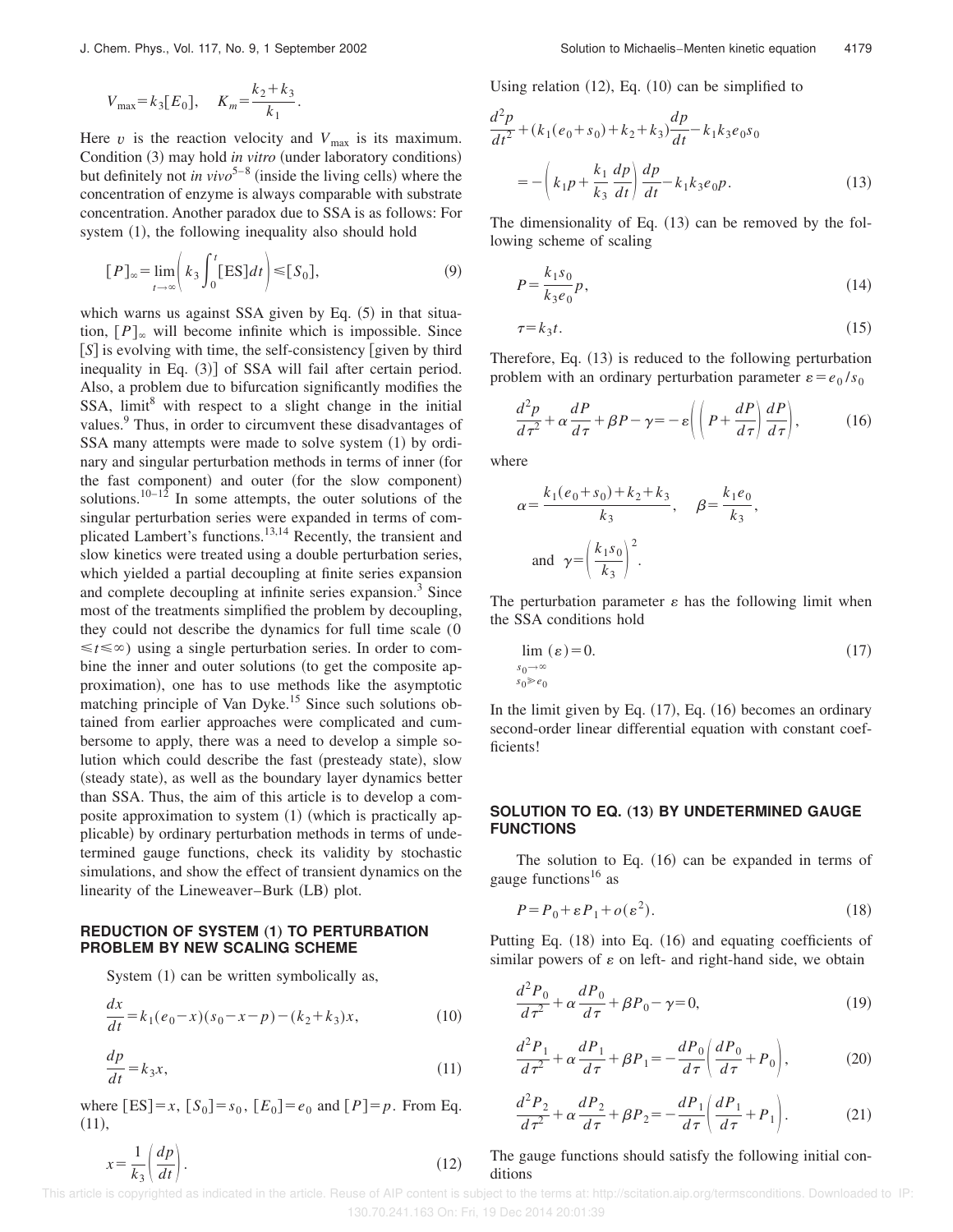$$
|P_k|_{\tau=0} = 0
$$
  
\n
$$
\left| \frac{dP_k}{d\tau} \right|_{\rho=0} = 0
$$
  
\n
$$
k = 0, 1, 2.
$$
\n(22)

The zeroth-order gauge function  $P_0$  from Eq. (19) with the aforementioned initial conditions can be given as

$$
P_0 = \frac{\gamma}{\beta} + \frac{\gamma}{\beta(\delta_1 - \delta_2)} (\delta_2 e^{\delta_1 \tau} - \delta_1 e^{\delta_2 \tau}),
$$
\nwhere

\n
$$
\delta_{1,2} = \frac{-\alpha \pm \sqrt{\alpha^2 - 4\beta}}{2}.
$$
\n(23)

Also one should note that

$$
(\delta_1 + \delta_2) = -\alpha, \delta_1 \delta_2 = \beta,
$$
\n(24)

and its first-order derivative can be given as

$$
\frac{dP_0}{d\tau} = \frac{\gamma \delta_1 \delta_2}{\beta(\delta_1 - \delta_2)} \left( e^{\delta_1 \tau} - e^{\delta_2 \tau} \right)
$$
(25)

putting

$$
\delta_1 = -u + v, \quad \delta_2 = -u - v,\tag{26}
$$

where  $u = \frac{\alpha}{2}$  $\frac{a}{2}$ ,  $v=$  $\sqrt{\alpha^2-4\beta}$  $\frac{1}{2}$ .

Equations  $(23)$  and  $(25)$  can also be written as

$$
P_0 = \frac{\gamma}{\beta} - \frac{\gamma}{\beta \sinh(\eta)} e^{-u\tau} \sinh(v\,\tau + \eta),\tag{27}
$$

$$
\frac{dP_0}{d\tau} = \left(\frac{2\gamma}{v}\right) e^{-u\tau} \sinh(v\,\tau),\tag{28}
$$

where  $\eta = \tanh^{-1} \left( \frac{v}{u} \right)$  $\frac{v}{u}$ .

Converting Eq.  $(23)$  and  $(25)$  to the original variables using relations  $(14)$  and  $(15)$ 

$$
[P] = p_0 = s_0 + \frac{s_0}{\sqrt{\alpha^2 - 4\beta}} (\delta_2 e^{\delta_1 k_3 t} - \delta_1 e^{\delta_2 k_3 t}), \quad (29)
$$

$$
[ES] = x = \frac{1}{k_3} \frac{dp_0}{dt} = \frac{k_1 s_0 e_0}{\sqrt{\alpha^2 - 4\beta}} (e^{\delta_1 k_3 t} - e^{\delta_2 k_3 t}).
$$
 (30)

This also can be written as in the form of Eq.  $(27)$  and  $(28)$  as

$$
p = s_0 - \frac{s_0}{\sinh(\eta)} e^{-k_3 ut} \sinh(k_3 vt + \eta),
$$
 (31)

$$
[ES] = x = \frac{2k_1e_0s_0}{k_3\sqrt{\alpha^2 - 4\beta}}e^{-k_3ut}\sinh(k_3vt). \tag{32}
$$

It is clear that Eq.  $(30)$  is a composite approximation (it contains the information of both transient and slow dynamics) of system  $(1)$ , which satisfies the condition given by Eq.  $(9)$  and thus [ES] cannot be correctly approximated by SSA. When  $(\delta_1 k_3) \cong 0$ , we can see that Eq. (30) is reduced to SSA and thus the first exponential is responsible for the slow dynamics. This is achieved because we did not decouple the system  $(1)$  completely. So the infinite expansion of series  $(18)$  will actually yield the exact solution!

#### **NONLINEARITY IN LINEWEAVER–BURK DOUBLE RECIPROCAL PLOT**

The nonlinearity of the usual set of Eadie–Hofstee plots has been discussed in earlier works.<sup>17</sup> Recently, based on the KT theory of Yang *et al.*,<sup>18</sup> the nonlinearity in the LB plot due to diffusive dynamics<sup>19</sup> has been explained. (Here the presteady-state rate constants are time dependent.) The effect of transient dynamics on the linearity of the LB plot can be shown as follows. When condition  $(3)$  holds, Eq.  $(30)$  reduces to SSA as

$$
\delta_1 \approx 0, \quad e_0 \ll s_0
$$
  
\n
$$
[ES] = x \approx \frac{k_1 s_0 e_0}{k_1 s_0 + k_2 + k_3} (1 - e^{-(k_1 s_0 + k_2 + k_3)t_c})
$$
\n
$$
V = 0. \tag{33}
$$

$$
v = k_3 x = \frac{V_{\text{max}} s_0}{s_0 + K_m} \varphi(s_0, t_c),
$$
  

$$
\varphi(s_0, t_c) = 1 - e^{-(k_1 s_0 + k_2 + k_3)t_c}.
$$
 (34)

Here,  $t_c$  is the reaction time, which is usually kept constant in experiments. Therefore, the equation for the LB plot becomes

$$
\frac{1}{\nu} = \left(\frac{1}{V_{\text{max}}} + \frac{K_m}{V_{\text{max}}s_0}\right) \frac{1}{\varphi(s_0, t_c)} \n= \left(\frac{1}{V_{\text{max}}} + \frac{K_m}{V_{\text{max}}} \left(\frac{1}{s_0}\right)\right) \left(\frac{1}{1 - e^{-\left(\frac{k_1}{1/s_0} + k_2 + k_3\right)t_c}}\right).
$$
\n(35)

This clearly indicates that the LB plot is not linear when we keep reaction time  $t_c$  constant and change the substrate concentration. But this nonlinearity will dominate only when  $(k_2 + k_3)$  or  $t_c$  is very small compared to  $k_1$ , especially near the origin. On the other hand, when these aforementioned factors are sufficiently large, then it is easy to verify that the nonlinear part in Eq. $(35)$  becomes unity as in Eq. $(36)$  and also this warns us about the datapoints to be chosen to calculate  $K<sub>m</sub>$  values. So, wherever possible, only data points near the origin have to be taken for extrapolation and not data points away from the origin as they lead to an erroneous estimate of  $K_m$  and  $V_{\text{max}}$ . When we consider data points near the origin, it is easy to verify that the nonlinear term in Eq.  $(35)$  becomes unity as in Eq.  $(37)$ 

$$
\lim_{\substack{t_c \to \infty \\ (k_2 + k_3) \to \infty}} = \left(\frac{1}{\varphi(s_0, t_c)}\right) = 1,\tag{36}
$$

$$
\lim_{\left(\frac{1}{s_0}\right)\to 0} \left(\frac{1}{\varphi(s_0, t_c)}\right) = 1.
$$
\n(37)

#### **FIRST-ORDER PERTURBATION CORRECTION**

The following results were generated using MAPLE7 mathematics software. Putting Eq.  $(27)$  in Eq.  $(20)$  and solving for  $P_1$ , which is the first-order gauge function, we obtain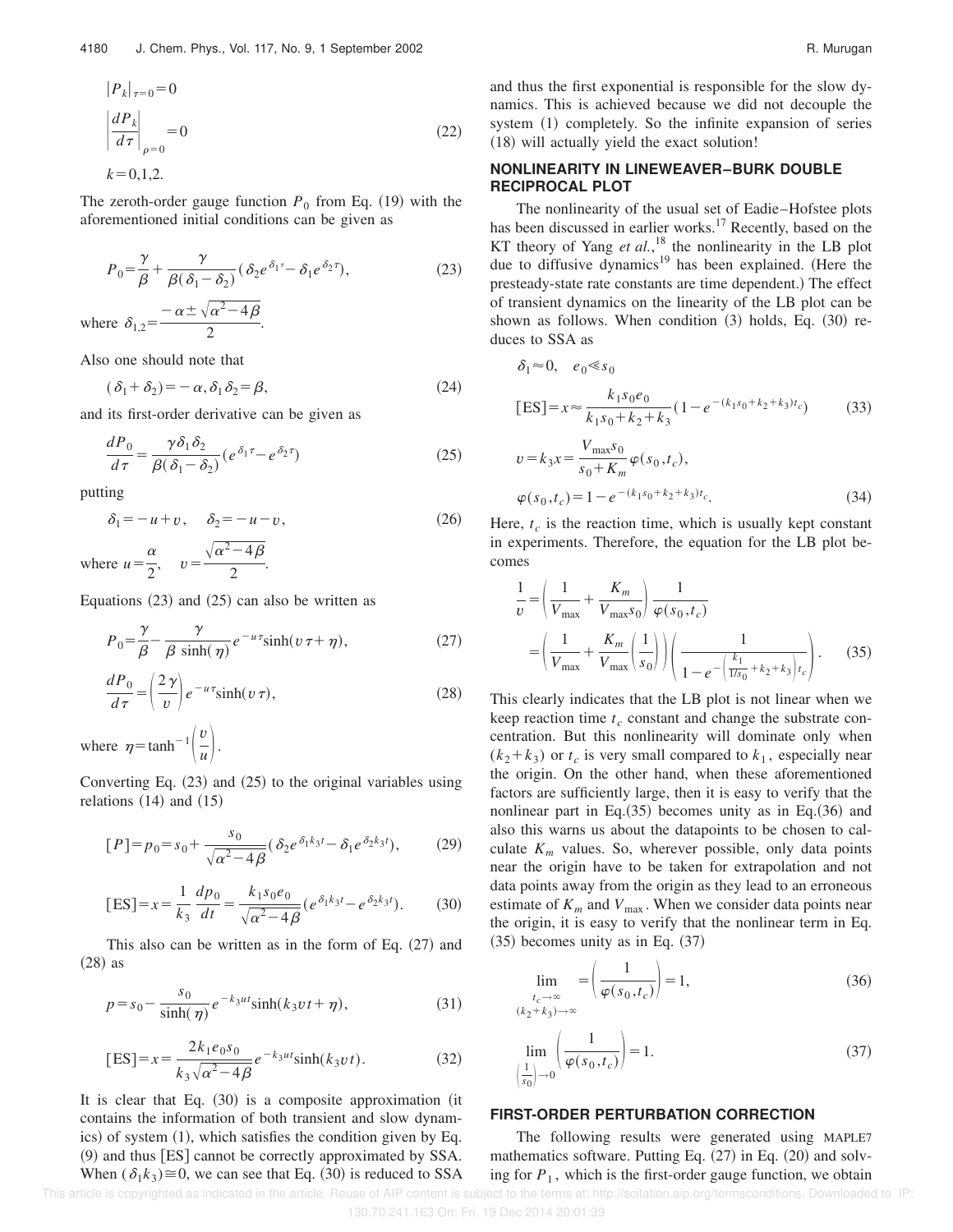$$
\frac{dP_0}{d\tau} \left( \frac{dP_0}{d\tau} + P_0 \right) = \frac{\gamma^2 \delta_1 \delta_2}{\beta^2} \left( \frac{1}{\delta_1 - \delta_2} \left( e^{\delta_1 \tau} - e^{\delta_2 \tau} \right) \right) + \frac{\gamma^2 \delta_1 \delta_2}{\beta^2} (\delta_2 (1 + \delta_1)) e^{2\delta_1 \tau} + (\delta_1 (1 + \delta_2)) e^{2\delta_2 \tau} - ((\delta_1 + \delta_2) + \delta_1 \delta_2) e^{(\delta_1 \delta_2) \tau}),
$$
\n(38)

$$
\frac{d^2P_1}{d\tau^2} - (\delta_1 + \delta_2)\frac{dP_1}{d\tau} + \delta_1\delta_2P_1 = \frac{\gamma^2\delta_1\delta_2}{\beta^2} \left(\frac{1}{\delta_1 - \delta_2}(e^{\delta_1\tau} - e^{\delta_2\tau})\right) + \frac{\gamma^2\delta_1\delta_2}{\beta^2}(\delta_2(1+\delta_1))e^{2\delta_1\tau} + (\delta_1(1+\delta_2+e^{2\delta_2\tau} - ((\delta_1+\delta_2)+\delta_1\delta_2)e^{(\delta_1+\delta_2)\tau}).
$$
\n(39)

The solution to Eq.  $(39)$  with an initial condition given by Eq.  $(22)$  can be given as

$$
P_1 = \frac{1}{\delta_1 - \delta_2} \left( \left( (n\delta_2 - m) + \frac{\gamma^2 ((\delta_1 - \delta_2)\tau + 1)}{\beta (\delta_1 - \delta_2)^2} \right) e^{\delta_1 \tau} - \left( (n\delta_1 - m) + \frac{\gamma^2 ((\delta_1 - \delta_2)\tau - 1)}{\beta (\delta_1 - \delta_2)^2} \right) e^{\delta_2 \tau} \right) + \frac{\gamma^2 ((2\delta_2 + 1)\delta_1 + \delta_2)}{\beta^2 (\delta_1 - \delta_2)^2} e^{(\delta_1 + \delta_2) \tau} \frac{\gamma^2}{\beta^2 (\delta_1 - \delta_2)^2} \left( \frac{\delta_1^2 (1 + \delta_2)}{2\delta_2 - \delta_1} e^{2\delta_2 \tau} + \frac{\delta_2^2 (1 + \delta_1)}{2\delta_1 - \delta_2} e^{2\delta_1 \tau} \right),
$$
\n
$$
(40)
$$

where

$$
m = -\left(\frac{2\delta_1\delta_2\gamma^2}{\beta^2(\delta_1 - \delta_2)^2}\left(\frac{\delta_1(1+\delta_2)}{2\delta_2 - \delta_1} + \frac{\delta_2(1+\delta_1)}{2\delta_1 - \delta_2}\right)\right)
$$
\n
$$
n = \frac{\gamma^2}{\beta^2(\delta_1 - \delta_2)^2}\left((2\delta_2 + 1)\delta_1 + \delta_2\right)
$$
\n
$$
n = \frac{\gamma^2}{\beta^2(\delta_1 - \delta_2)^2}\left((2\delta_2 + 1)\delta_1 + \delta_2\right)
$$
\n
$$
n = \frac{\gamma^2}{\beta^2(\delta_1 - \delta_2)^2}\left((2\delta_2 + 1)\delta_1 + \delta_2\right)
$$
\n
$$
n = \frac{\gamma^2}{\beta^2(\delta_1 - \delta_2)^2}\left((2\delta_2 + 1)\delta_1 + \delta_2\right)
$$

After putting  $P_0$  and  $P_1$  in Eq. (18), we obtain

$$
P = P_0 + \varepsilon P_1 + o(\varepsilon^2) = \frac{\gamma}{\beta} \left( 1 + \frac{1}{(\delta_1 - \delta_2)} (\delta_2 e^{\delta_1 \tau} - \delta_1 e^{\delta_2 \tau}) \right)
$$
  
+ 
$$
\frac{e_0}{s_0} \left( \frac{1}{\delta_1 - \delta_2} (F(\tau) e^{\delta_1 \tau} - G(\tau) e^{\delta_2 \tau}) - (A e^{2\delta_1 \tau} + B e^{2\delta_2 \tau} - C e^{(\delta_1 + \delta_2) \tau}) \right) + o(\varepsilon^2),
$$
 (41)

where

$$
A = \frac{\gamma^2 \delta_2^2 (1 + \delta_1)}{\beta^2 (\delta_1 - \delta_2)^2 (2 \delta_1 - \delta_2)},
$$
  
\n
$$
B = \frac{\gamma^2 \delta_1^2 (1 + \delta_2)}{\beta^2 (\delta_1 - \delta_2)^2 (2 \delta_2 - \delta_1)},
$$
  
\n
$$
C = \frac{\gamma^2 \delta_1^2 ((2 \delta_2 + 1) \delta_1 + \delta_2)}{\beta^2 (\delta_1 - \delta_2)^2},
$$
  
\n
$$
F(\tau) = \frac{1}{\delta_1 - \delta_2} \Biggl( (n \delta_2 - m) + \frac{\gamma^2 ((\delta_1 - \delta_2) \tau + 1)}{\beta (\delta_1 - \delta_2)^2} \Biggr),
$$

and

$$
G(\tau) = \frac{1}{\delta_1 - \delta_2} \left( (n \delta_1 - m) + \frac{\gamma^2 ((\delta_1 - \delta_2) \tau - 1)}{\beta (\delta_1 - \delta_2)^2} \right).
$$

#### In the same way, the derivative of *P* also can be expanded as

$$
\frac{dP}{d\tau} = \frac{dP_0}{d\tau} + \varepsilon \frac{dP_1}{d\tau} + o(\varepsilon^2)
$$

$$
= \frac{\gamma}{(\delta_1 - \delta_2)} (e^{\delta_1 \tau} - e^{\delta_2 t}) + \frac{e_0}{s_0} \frac{dP}{d\tau}.
$$
(42)

When we compare Eqs.  $(23)$  and  $(25)$  with Eqs.  $(41)$  and  $(42)$ , we can conclude that even though the latter is closer to real solution, in the application point of view, it is complicated and, the nonlinear least-square fit may not yield any new information about the system. But when we compare Eq.  $(8)$  with Eqs.  $(23)$  and  $(25)$ , it is clear that the latter gives very good approximation closer to the real solution and also satisfies the condition given by Eq.  $(9)$ .

### **SIMULATION OF SYSTEM (1)**

Since the time evolution of  $[ES]$  has turnover behavior, in order to check the validity of solution  $(30)$ , we can choose the point  $(t_m, [ES]_{max})$  to compare with simulated data. Theoretical  $t_m$  can be calculated by equating the time derivative of  $[ES]$  to zero

 This article is copyrighted as indicated in the article. Reuse of AIP content is subject to the terms at: http://scitation.aip.org/termsconditions. Downloaded to IP: 130.70.241.163 On: Fri, 19 Dec 2014 20:01:39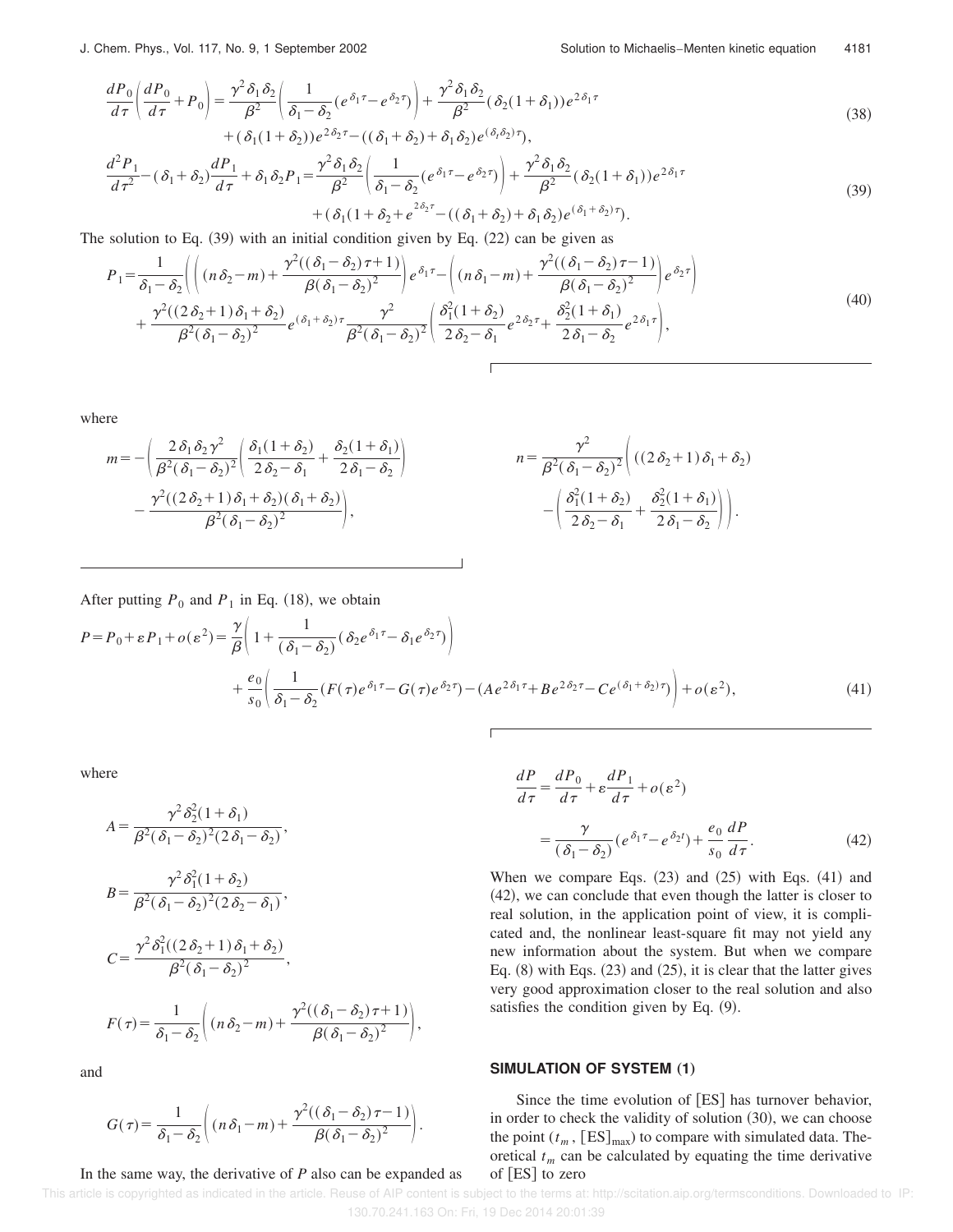TABLE I. Simulation results.

| s <sub>0</sub><br>$(\mu M)$ | $e_0$<br>$(\mu M)$ | $t_m(s)$<br>(Simulated) | $t_m(s)$<br>(Predicted) | $[ES]_{max}$<br>(simulated)<br>$(\mu M)$ | Percentage<br>error in<br>predicted $t_m$ |
|-----------------------------|--------------------|-------------------------|-------------------------|------------------------------------------|-------------------------------------------|
|                             | 0.01               | 6.6750                  | 6.6147                  | 0.0094                                   | 0.9                                       |
| 1                           | 0.10               | 4.6580                  | 4.4040                  | 0.0920                                   | 5.0                                       |
| 1                           | 1.00               | 3.1210                  | 1.9730                  | 0.6634                                   | 36.0                                      |
| 0.1                         | 1.00               | 2.8360                  | 2.6360                  | 0.0792                                   | 7.0                                       |

$$
\frac{d[ES]}{dt} = \frac{dx}{dt} = \frac{1}{k_3} \frac{d^2 p_0}{dt^2}
$$

$$
= \frac{k_1 s_0 e_0}{\sqrt{\alpha^2 - 4\beta}} (\delta_2 e^{\delta_1 k_3 t_m} - \delta_1 e^{\delta_2 k_3 t_m}) = 0,
$$
(43)

$$
t_m = \frac{1}{k_3 \sqrt{\alpha^2 - 4\beta}} \ln \left( \frac{\delta_2}{\delta_1} \right),\tag{44}
$$

or from Eq.  $(32)$ ,

$$
t_m = \frac{2}{k_3 \sqrt{\alpha^2 - 4\beta}} \tanh^{-1} \left( \frac{\sqrt{\alpha^2 - 4\beta}}{\alpha} \right).
$$
 (45)

A series of stochastic simulations of system  $(1)$  were done using CKS simulator (Version 1.01), IBM free software) with the following settings: The total number of molecules of 10 000 enabled an equilibrium detection mode, the selection frequency of 90%, an equilibrium test cycle length of 100 events, and the values of simulation parameters chosen were:  $k_1 = 1 \mu M^{-1} s^{-1}$ ,  $k_2 = 2 \times 10^{-2} s^{-1}$ ,  $k_3 = 8 \times 10^{-3} s^{-1}$  and  $0.01 \le \varepsilon \le 10$ . From the generated [ES] data,  $\tau_m$  and [ES]<sub>max</sub> were measured and compared with the predicted values [Eqs. (44) and (45)]. Theoretical  $K_m$  and  $V_{\text{max}}$  were calculated using Eq.  $(8)$  and  $t_m$  was calculated using Eqs.  $(44)$  and  $(45)$ .

#### **RESULTS AND DISCUSSIONS**

Simulation results are given to Table I along with predicted *t<sup>m</sup>* values and simulated data are shown in Fig. 1. The results clearly indicate that the percentage error in the predicted  $t_m$  by zeroth-order gauge function is much less in the case of  $\varepsilon$ <0.1 and  $\varepsilon$ >1. But when  $\varepsilon$ =1, the error in the prediction of  $t_m$  is maximum  $(36\%)$ . In this condition, the perturbation is completely ''on.'' So, we have to use Eqs.  $(41)$  and  $(42)$  to compute the  $t_m$  values. But since most of the biological conditions fall in the range of  $(0 \lt \varepsilon \ll 1)$ , the error due to the zeroth-order gauge function is tolerable in biological systems. Though the error is high in the case of  $\varepsilon=1$ , when we compare  $[ES]_{max}=0.6634 \mu M$  from simulation with SSA value of 0.9242  $\mu$ M given by Eq. (8), the error is 40%. At the same time error in  $[ES]_{max}$  due to zeroth-order gauge function (in this case,  $[ES]_{max} = 0.49 \mu M$ ) is only 24%. Thus, Eqs.  $(29)$  and  $(30)$  not only well predicted the  $t_m$ value but also  $[ES]_{max}$  better than SSA. The effect of  $t_c$  in an LB plot that leads to nonlinearity near origin has been shown in Fig. 2. From this plot, we can conclude that at a suffi-



FIG. 1. The time evolution of [ES] from CKS simulation has been shown for different values of  $e_0$  and  $s_0$  and same  $k_1 = 1$   $\mu$ M<sup>-1</sup> s<sup>-1</sup>,  $k_2 = 2$  $\times 10^{-3}$  s<sup>-1</sup> and  $k_3 = 8 \times 10^{-2}$  s<sup>-1</sup>. (I)- $e_0 = 1$   $\mu$ M,  $s_0 = 1$   $\mu$ M, (II)- $e_0$ = 0.01  $\mu$ M,  $s_0$  = 1  $\mu$ M, (III)- $e_0$  = 1  $\mu$ M,  $s_0$  = 0.1  $\mu$ M, and (IV)- $e_0$  = 0.1  $\mu$ M,  $s_0 = 1$   $\mu$ M.

ciently large (in this case,  $t_c > 12$  s) reaction time  $t_c$ , the nonlinearity will disappear.

#### **CONCLUSIONS**

 $)$ 

A composite solution to Michaelis–Menten enzyme kinetic equation was obtained by ordinary perturbation methods up to the first-order level (using MAPLE7) and it was shown that the zeroth-order gauge function itself predicted  $t_m$  and  $[ES]_{max}$  better than SSA by extensive stochastic simulations using the CKS simulator. The effect of transient dynamics on the linearity of the LB plot also was demonstrated.



FIG. 2. The effect of reaction time  $t_c$  on double reciprocal plot has been shown. Here,  $(1/V_{\text{max}})=12.5 \mu M^{-1} s^{-1}$ ,  $(K_m/V_{\text{max}})=1.025 s$ ,  $k_1=1$  $\mu$ M<sup>-1</sup> s<sup>-1</sup>,  $k_2 \times 10^{-3}$  s<sup>-1</sup> and  $k_3 = 8 \times 10^{-2}$  s<sup>-1</sup> (I)- $t_c = 1.5$  s, (II)- $t_c$  $=$  3 s, (III)- $t_c$  = 6 s. Solid line indicates the ideal plot predicted by SSA.